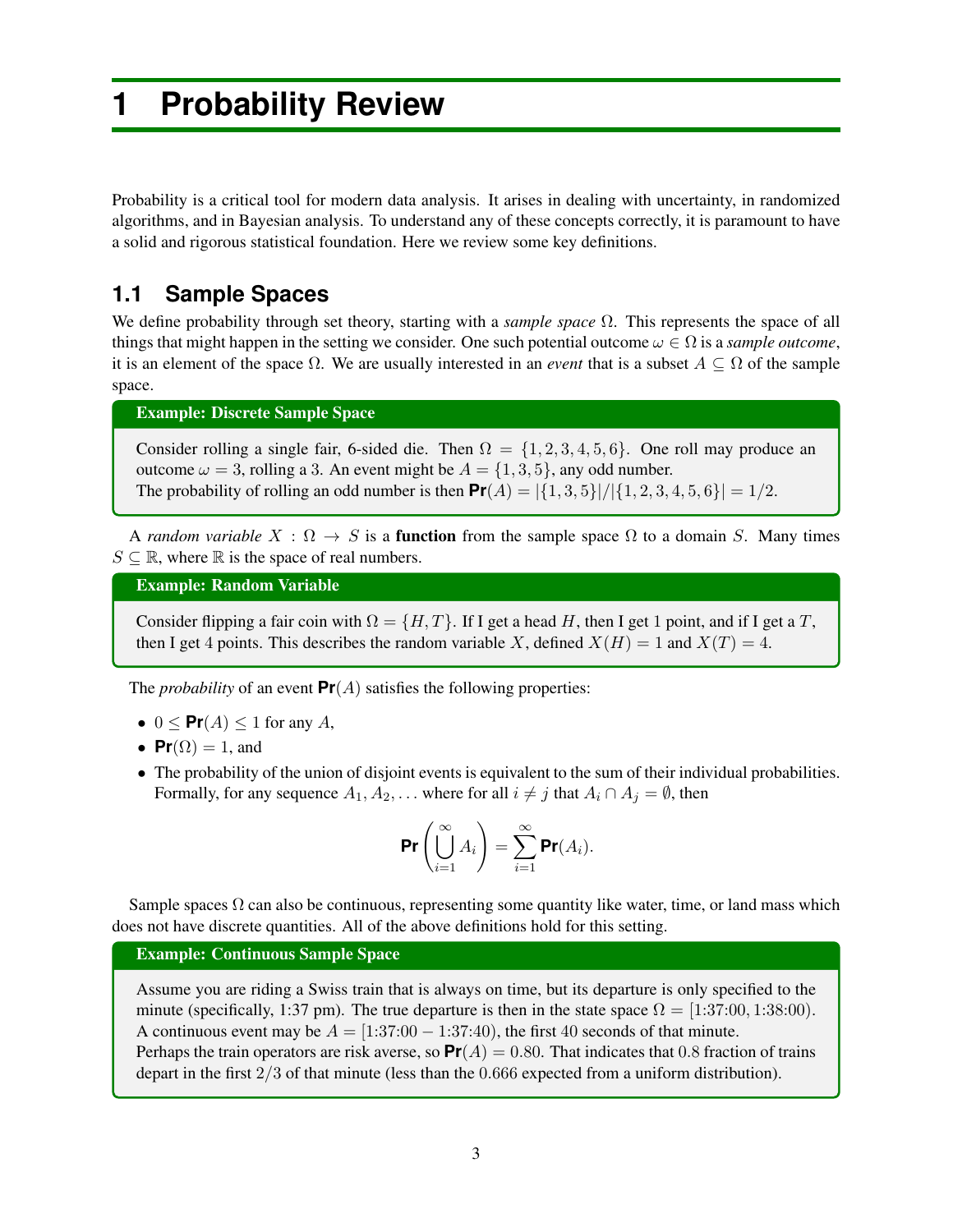### **1.2 Conditional Probability and Independence**

Now consider two events *A* and *B*. The *conditional probability* of *A* given *B* is written **Pr**(*A | B*), and can be interpreted as the probability of *A*, restricted to the setting where we know *B* is true. It is defined in simpler terms as  $Pr(A | B) =$  $\frac{\Pr(A \cap B)}{\Pr(B)}$ , that is the probability *A* and *B* are both true, divided by (normalized by) the probability *B* is true.

Two events *A* and *B* are *independent* of each other if and only if

$$
\Pr(A \mid B) = \Pr(A).
$$

Equivalently they are independent if and only if  $Pr(B \mid A) = Pr(B)$  or  $Pr(A \cap B) = Pr(A)Pr(B)$ . By algebraic manipulation, it is not hard to see these are all equivalent properties. This implies that knowledge about *B* has no effect on the probability of *A* (and vice versa from *A* to *B*).

Example: Conditional Probability

Consider the two random variables. *T* is 1 if a test for cancer is positive, and 0 otherwise. Variable *C* is 1 if a patient has cancer, and 0 otherwise. The joint probability of the events is captured in the following table:

|       | $\gamma = 1$ | $C=0$ |
|-------|--------------|-------|
|       | 0.1          | 0.02  |
| $= 0$ | 0.05         | 0.83  |

Note that the sum of all cells (the joint sample space  $\Omega$ ) is 1. The conditional probability of having cancer, given a positive test is  $Pr(C = 1 | T = 1) = \frac{0.1}{0.1 + 0.02} = 0.8333$ . The probability of cancer (ignoring the test) is  $Pr(C = 1) = 0.1 + 0.05 = 0.15$ . Since  $Pr(C = 1 | T = 1) \neq Pr(C = 1)$ , then events  $T = 1$  and  $C = 1$  are not independent.

Two **random variables** X and Y are *independent* if and only if, for *all* possible events  $A \subseteq \Omega_X$  and  $B \subseteq \Omega_Y$  that *A* and *B* are independent:  $Pr(A \cap B) = Pr(A)Pr(B)$ .

# **1.3 Density Functions**

Discrete random variables can often be defined through tables (as in the above cancer example). Or we can define a function  $f_X(k)$  as the probability that random variable X is equal to k. For continuous random variables we need to be more careful; we use calculus. We will next develop probability density functions and cumulative density functions for continuous random variables; the same constructions are sometimes useful for discrete random variables as well, which basically just replace a integral with a sum.

We consider a continuous sample space  $\Omega$ , and a random variable X defined on that sample space. The probability density function of a random variable *X* is written *fX*. It is defined with respect to any event *A* so that  $\mathbf{Pr}(X \in A) = \int_{\omega \in A} f_X(\omega) d\omega$ . The value  $f_X(\omega)$  is not equal to  $\mathbf{Pr}(X = \omega)$  in general, since for continuous functions  $Pr(X = \omega) = 0$  for any single value  $\omega \in \Omega$ . Yet, we can interpret  $f_X$  as a *likelihood* function; its value has no units, but they can be compared and larger ones are more likely.

Next we will defined the *cumulative density function*  $F_X(t)$ ; it is the probability that X takes on a value of *t* or smaller. Here it is typical to have  $\Omega = \mathbb{R}$ , the set of real numbers. Now define  $F_X(t) =$  $\int_{\omega=-\infty}^{t} f_X(\omega) d\omega.$ 

We can also define a pdf in terms of a cdf as  $f_X(\omega) = \frac{dF_X(\omega)}{d\omega}$ .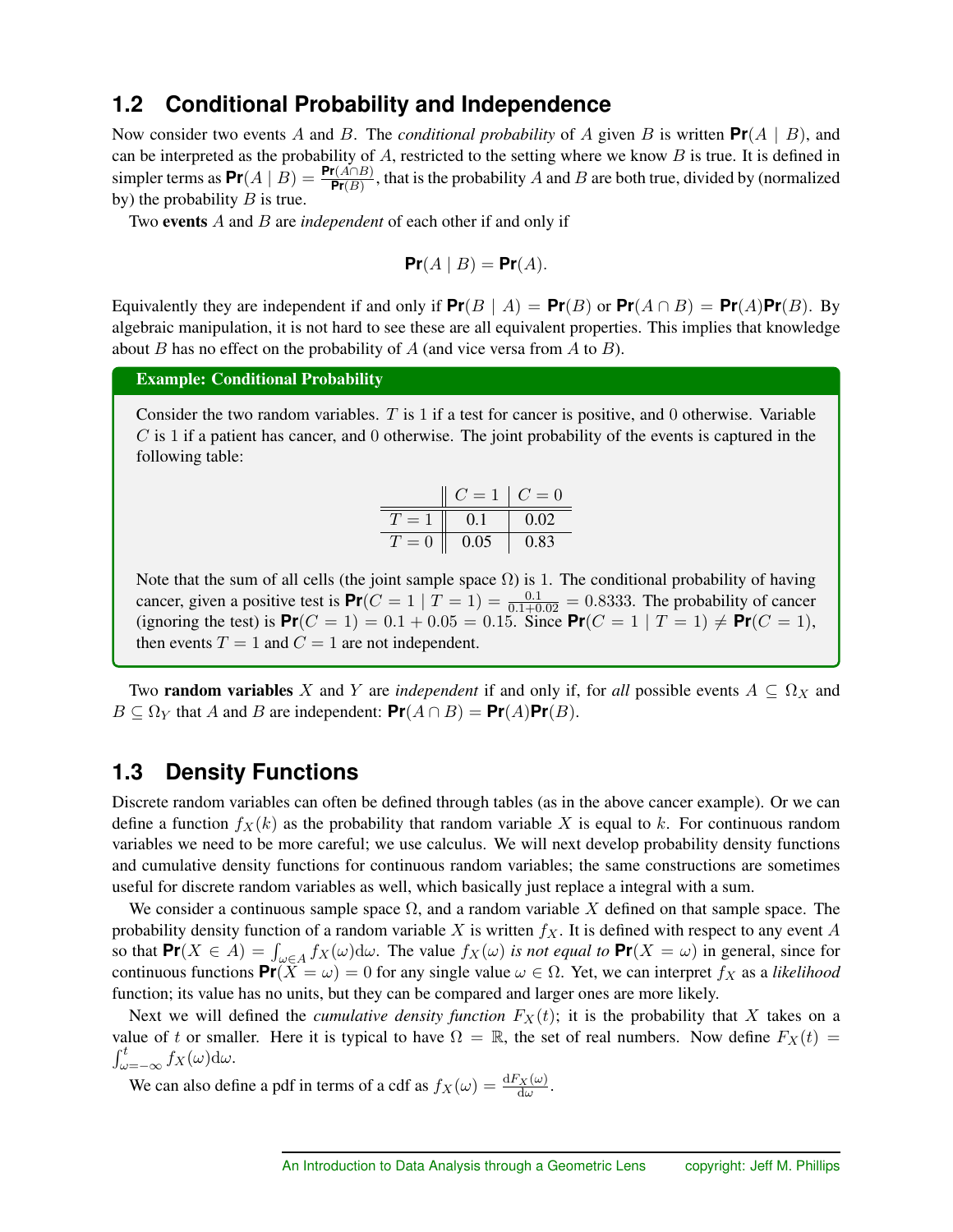#### Example: Normal Random Variable

A *normal* random variable X is a very common distribution to model noise. It has domain  $\Omega = \mathbb{R}$ . Its pdf is defined  $f_X(\omega) = \frac{1}{\sqrt{2\pi}} \exp(-\omega^2/2) = \frac{1}{\sqrt{2\pi}} e^{-\omega^2/2}$ , and its cdf has no closed form solution. We have plotted the cdf and pdf in the range  $[-3, 3]$  where most of the mass lies:



```
import matplotlib as mpl
mpl.use('PDF')
import matplotlib.pyplot as plt
from scipy.stats import norm
import numpy as np
import math
mu = 0variance = 1
sigma = math.sqrt(variance)
x = npu1inspace(-3, 3, 201)
plt.plot(x, norm.pdf((x-mu)/sigma),linewidth=2.0, label='normal PDF')
plt.plot(x, norm.cdf((x-mu)/sigma),linewidth=2.0, label='normal CDF')
plt.legend(bbox_to_anchor=(.35,1))
plt.savefig('Gaussian.pdf', bbox_inches='tight')
```
# **1.4 Expected Value**

The expected value of a random variable  $X$  in a domain  $\Omega$  is a very important constant, basically a weighted average of  $\Omega$ , weighted by the range of X. For a discrete random variable X it is defined

$$
\mathbf{E}[X] = \sum_{\omega \in \Omega} \omega \cdot \mathbf{Pr}[X = \omega].
$$

For a continuous random variable *X* it is defined

$$
\mathbf{E}[X] = \int_{\omega \in \Omega} \omega f_X(\omega) \mathrm{d}\omega.
$$

Linearity of Expectation: An important property of expectation is that it is a linear operation. That means for two random variables *X* and *Y* we have  $\mathbf{E}[X+Y] = \mathbf{E}[X] + \mathbf{E}[Y]$ . For a scalar value  $\alpha$ , we also  $\mathbf{E}[\alpha X] = \alpha \mathbf{E}[X].$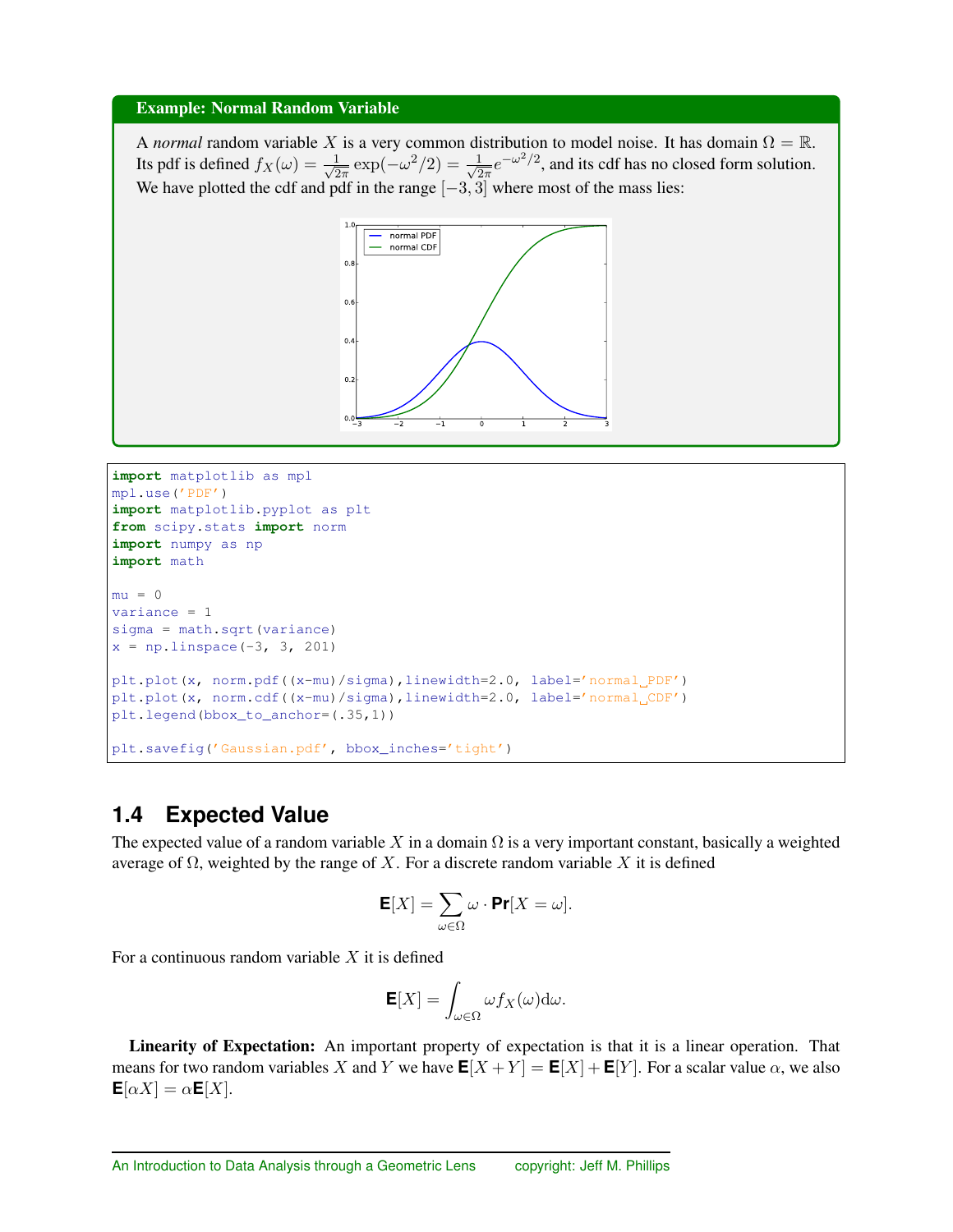#### Example: Expectation

Let *H* be the random variable of the height of a man in meters without shoes. Let the pdf  $f_H$  of  $H$ be a normal distribution with expected value  $\mu = 1.755$ m and with standard deviation 0.1m. Let *S* be the random variable of the height added by wearing a pair of shoes in centimeters (1 meter is 100 centimeters), its pdf is given by the following table:

$$
\begin{array}{c|c|c|c|c|c|c|c} S = 1 & S = 2 & S = 3 & S = 4 \\ \hline 0.1 & 0.1 & 0.5 & 0.3 \\ \end{array}
$$

Then the expected height of someone wearing shoes in centimeters is

$$
\mathsf{E}[100 \cdot H + S] = 100 \cdot \mathsf{E}[H] + \mathsf{E}[S] = 100 \cdot 1.755 + (0.1 \cdot 1 + 0.1 \cdot 2 + 0.5 \cdot 3 + 0.3 \cdot 4) = 175.5 + 3 = 178.5
$$

Note how the linearity of expectation allowed us to decompose the expression  $100 \cdot H + S$  into its components, and take the expectation of each one individually. This trick is immensely powerful when analyzing complex scenarios with many factors.

### **1.5 Variance**

The *variance* of a random variable *X* describes how spread out it is. It is defined

$$
\text{Var}[X] = \mathbf{E}[(X - \mathbf{E}[X])^2] = \mathbf{E}[X^2] - \mathbf{E}[X]^2.
$$

The equivalence of those two common forms above uses that  $E[X]$  is a fixed scalar:

$$
\mathbf{E}[(X - \mathbf{E}[X])^2] = \mathbf{E}[X^2 - 2X\mathbf{E}[X] + \mathbf{E}[X]^2] = \mathbf{E}[X^2] - 2\mathbf{E}[X]\mathbf{E}[X] + \mathbf{E}[X]^2 = \mathbf{E}[X^2] - \mathbf{E}[X]^2.
$$

For any scalar  $\alpha \in \mathbb{R}$ , then **Var**[ $\alpha X$ ] =  $\alpha^2$ **Var**[X].

Note that the variance does not have the same units as the random variable or the expectation, it is that unit squared. As such, we also often discuss the *standard deviation*  $\sigma_X = \sqrt{\text{Var}[X]}$ .

#### Example: Variance

Consider again the random variable *S* for height added by a shoe:

$$
\begin{array}{c|c|c|c|c|c|c|c} S = 1 & S = 2 & S = 3 & S = 4 \\ \hline 0.1 & 0.1 & 0.5 & 0.3 \\ \end{array}
$$

Its expected value is  $E[S]=3$  (a fixed scalar), and its variance is

$$
\mathbf{Var}[S] = 0.1 \cdot (1 - 3)^2 + 0.1 \cdot (2 - 3)^2 + 0.5 \cdot (3 - 3)^2 + 0.3 \cdot (4 - 3)^2
$$
  
= 0.1 \cdot (-2)^2 + 0.1 \cdot (-1)^2 + 0 + 0.3(1)^2 = 0.4 + 0.1 + 0.3 = 0.8.

Then the standard deviation is  $\sigma_S = \sqrt{0.8} \approx 0.894$ .

The *covariance* of two random variables *X* and *Y* is defined  $Cov[X, Y] = E[(X - E[X])(Y - E[Y])].$ It measures how much these random variables vary in accordance with each other; that is, if both are consistently away from the mean at the same time (in the same direction), then the covariance is high.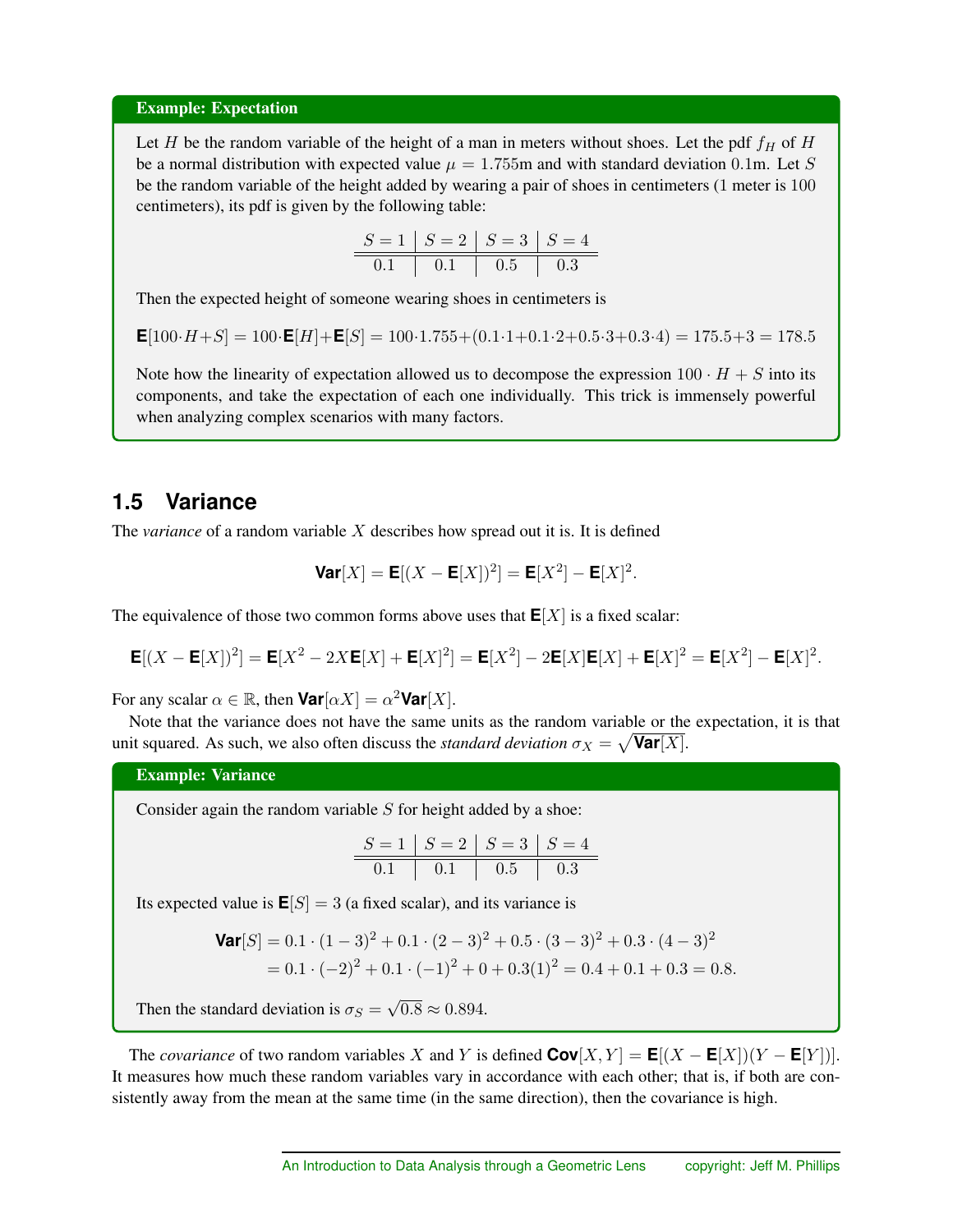### **1.6 Joint, Marginal, and Conditional Distributions**

We now extend some of these concepts to more than one random variable. Consider two random variables *X* and *Y*. Their *joint pdf* is defined  $f_{X,Y}$  :  $\Omega_X \times \Omega_Y \to [0,\infty]$  where for discrete random variables this is defined by the probability  $f_{X,Y}(x, y) = \text{Pr}(X = x, Y = y)$ . In this case, the domain of  $f_{X,Y}$  is restricted so  $f_{X,Y} \in [0,1]$  and so  $\sum_{x,y \in X \times Y} f_{X,Y}(x,y) = 1$ .

Similarly, when  $\Omega_X = \Omega_Y = \mathbb{R}$ , the *joint cdf* is defined  $F_{X,Y}(x,y) = \mathbb{P}r(X \leq x, Y \leq y)$ . The *marginal cumulative distribution functions* of  $F_{X,Y}$  are defined as  $F_X(x) = \lim_{y\to\infty} F_{X,Y}(x, y) dy$  and  $F_Y(y) = \lim_{x \to \infty} F_{X,Y}(x, y) dx.$ 

Similarly, when *Y* is discrete, the *marginal pdf* is defined  $f_X(x) = \sum_{y \in \Omega_Y} f_{X,Y}(x, y) = \sum_{y \in \Omega_Y} \mathbf{Pr}(X =$  $f_X, Y = y$ . When the random variables are continuous, we define  $f_{X,Y}(x, y) = \frac{d^2 F_{X,Y}(x, y)}{dx dy}$ . And then the marginal pdf of *X* (when  $\Omega_Y = \mathbb{R}$ ) is defined  $f_X(x) = \int_{-\infty}^{\infty} f_{X,Y}(x, y) dy$ . Marginalizing removes the effect of a random variable (*Y* in the above definitions).

Now we can say random variables *X* and *Y* are independent if and only if  $f_{X,Y}(x, y) = f_X(x) \cdot f_Y(y)$ for all *x* and *y*.

Then a *conditional distribution* of *X* given  $Y = y$  is defined  $f_{X|Y}(x | y) = f_{X,Y}(x, y) / f_Y(y)$  (given that  $f_Y(y) \neq 0$ .

#### Example: Marginal Distributions

Consider someone who randomly chooses his pants and shirt every day (a friend of mine actually did this in college – all clothes were in a pile, clean or dirty). Let *P* be a random variable for the color of pants, and *S* a random variable for the color of the shirt. Their joint probability is described by this table:

|            | $S = \text{green}$ | $S = red$ | $S = blue$ |
|------------|--------------------|-----------|------------|
| $P = blue$ | 0.3                |           |            |
| $P$ =white | 0.05               | 02        | 0.15       |

Adding up along columns, the marginal distribution  $f<sub>S</sub>$  for the color of the shirt is described by the following table:

$$
\begin{array}{c|c|c|c} S = \text{green} & S = \text{red} & S = \text{blue} \\ \hline 0.35 & 0.3 & 0.35 \end{array}
$$

Isolating and renormalizing the middle "*S*=red" column, the conditional distribution  $f_{P|S}(\cdot | S = red)$ is described by the following table:

$$
\begin{array}{c|c}\n\text{P=blue} & \text{P=white} \\
\hline\n\frac{0.1}{0.3} = 0.3333 & \frac{0.2}{0.3} = 0.6666\n\end{array}
$$

Ë